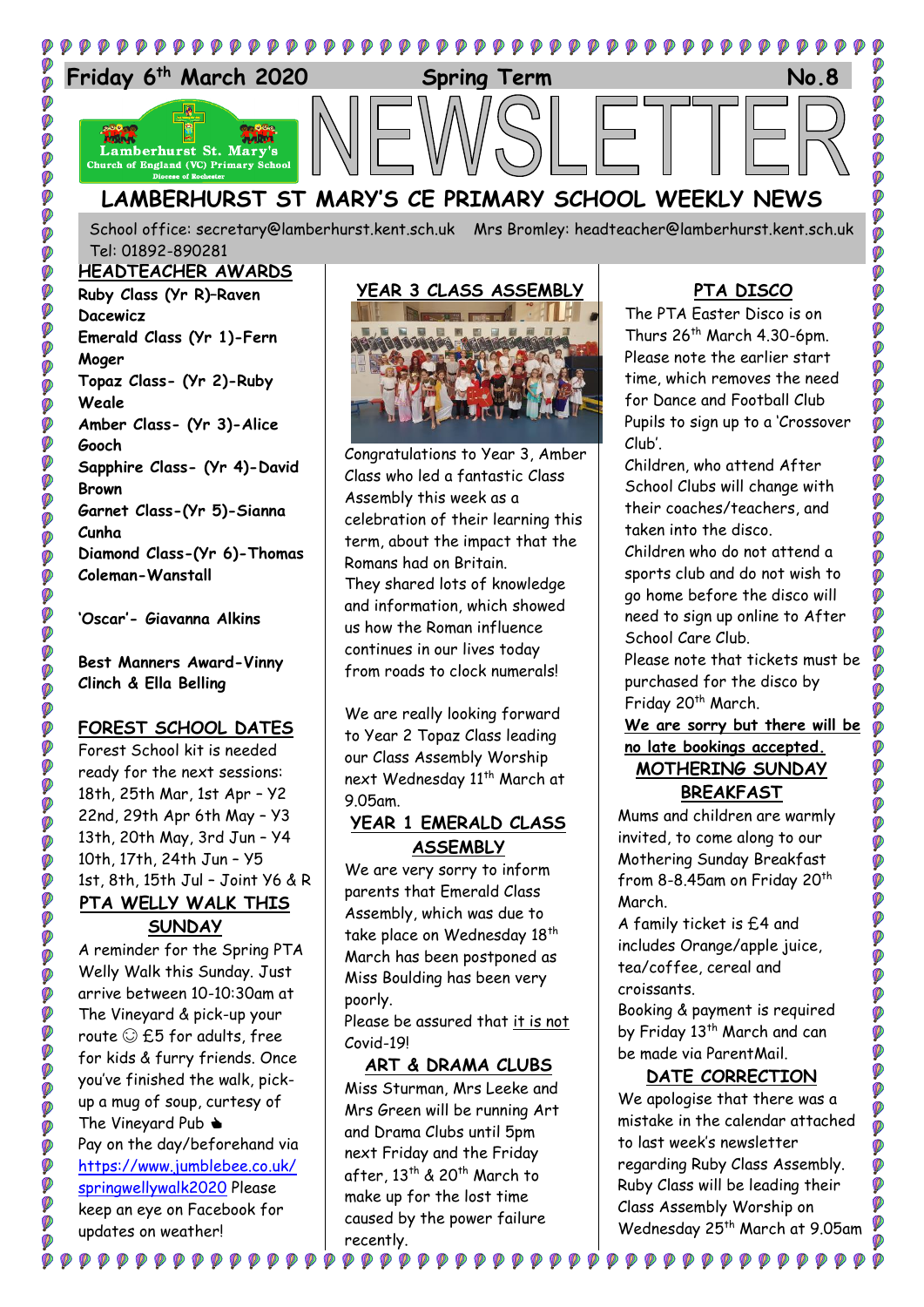# **READING WELL BOOKLIST**

Ø Ø

**POOOOO** 

000000

Ø .<br>Ø Ø

OCCO.

000

P

**OCOL** 

Ø **PPP** 

000

000000000000

io<br>O

Ø

000000000000

Ø

Parents may be interested to know about a book list developed by charity The Reading Agency in partnership with Libraries Connected and the UK public library network. Reading Well is a national books on prescription programme that provides helpful reading to support health and wellbeing. The scheme is developed and endorsed by leading health partners and delivered in public libraries. Since its launch, the scheme has supported 1.2 million people to borrow 2.3 million books. The initiative has been endorsed by the public as well as by GPs, mental health professionals and government ministers as a helpful community-based health service. It has also delivered significant benefit; in a recent survey, 90% of young people would recommend their Reading Well book to a friend for support.

Reading Well for children is a new booklist (there is an adult list too) of expert endorsed reading to support mental health and wellbeing. The list is aimed at children in Key Stage 2 but includes titles for a wide range of reading levels to support less confident readers, and to encourage children to read together with their siblings and parents/carers.

The books will be available on the open shelves of the local public library for anyone to borrow.



Ø

# **PPPPPPPPPP**<br>The booklist of 33 titles

provides quality assured information, advice and stories to support children's mental health and wellbeing and covers general information and advice. Advice includes maintaining good mental health and wellbeing, understanding and managing feelings, dealing with worries, navigating the world around you, including at school, online and in the news, dealing with tough times, including when someone dies, trauma, and when a parent or carer has mental health needs and support for living well with specific diagnosed conditions including Attention Deficit Hyperactivity Disorder (ADHD), Autism Spectrum Disorders (ASD), Obsessive Compulsive Disorder (OCD) and physical disabilities. [https://tra](https://tra-resources.s3.amazonaws.com/uploads/entries/document/4169/RWC_Overview_of_the_titles_Feb2020.pdf)[resources.s3.amazonaws.com/](https://tra-resources.s3.amazonaws.com/uploads/entries/document/4169/RWC_Overview_of_the_titles_Feb2020.pdf) [uploads/entries/document/41](https://tra-resources.s3.amazonaws.com/uploads/entries/document/4169/RWC_Overview_of_the_titles_Feb2020.pdf) 69/RWC Overview of the ti

### **JUNIOR BAKE OFF**

[tles\\_Feb2020.pdf](https://tra-resources.s3.amazonaws.com/uploads/entries/document/4169/RWC_Overview_of_the_titles_Feb2020.pdf)

We have been contacted by the Casting Researcher at Love Productions; the company behind The Great British Bake Off, The Great British Sewing Bee and The Great Pottery Throw Down. They have recently opened applications for the 6th series of Junior Bake Off; a Channel 4 programme that celebrates the culinary talent and ambition of the younger generation in Britain. They are looking for young budding bakers between 9 -15 years old.

Filming will take place from July and applications close on Sunday 5th April. Apply online at -

www.applyforjuniorbakeoff.co. uk

### ${\color{red}\blacktriangledown\mathit{p}}{\color{red}\blacktriangledown\mathit{p}}{\color{red}\mathit{p}}{\color{red}\mathit{p}}{\color{red}\mathit{p}}{\color{red}\mathit{p}}{\color{red}\mathit{p}}{\color{red}\mathit{p}}{\color{red}\mathit{p}}{\color{red}\mathit{p}}{\color{red}\mathit{p}}{\color{red}\mathit{p}}{\color{red}\mathit{p}}$ **KILNDOWN QUIZ NIGHT**

Calling all quizzers! Kilndown Village Hall is once again holding a quiz in aid of the hall and the Millennium Green. The quiz takes place on Saturday 28 th March @ 7.30pm, £15 per ticket, which includes dinner. Tables of 8. For tickets, please contact Tracy Roberts (Mum of Alice)

Ø

Ø

Ó OO

DOO

DO

Ø

00000000000

Ø

### [tracy@kilndown.myzen.co.uk](mailto:tracy@kilndown.myzen.co.uk) **EASTER FOOTBALL**

Premier Football School are once again running a Cranbrook based football course at High Weald Academy this Easter from Monday 6th – Thursday 9th April for boys and girls aged 4 - 12 of all abilities.

The times are 10.00am - 3.30pm. During the course, they run a kids World Cup tournament with trophies for every child to take home. They also offer lots fun competitions, such as run penalty shoot-outs with prizes. PFS are offering parents the opportunity  $\phi$ to pay just £39 for this fourday course by entering discount code PFSEASTER2020 when booking on their website. To book, please visit:

[www.premierfootballschool.co.uk](http://www.premierfootballschool.co.uk/) Ø or call 07821 573837

### **HAPPY BAG COLLECTION**

Happy School Bags have been sent home with every pupil today to be filled with clean unwanted adult & children's clothes, belts, shoes, boots and bags including travel bags. Last day for sending them in is Thursday evening.

*Today you will also receive Via ParentMail:*

Every Family ~ PTA Disco Letter, Tennis Easter Camp Flyer. Y4-Y6~Secondary School Open Events Information *Today you will also receive in school bags:*

Every Family ~ PTA Disco Letter Every Pupil ~ World Book Day Voucher, Happy School Bags to fill